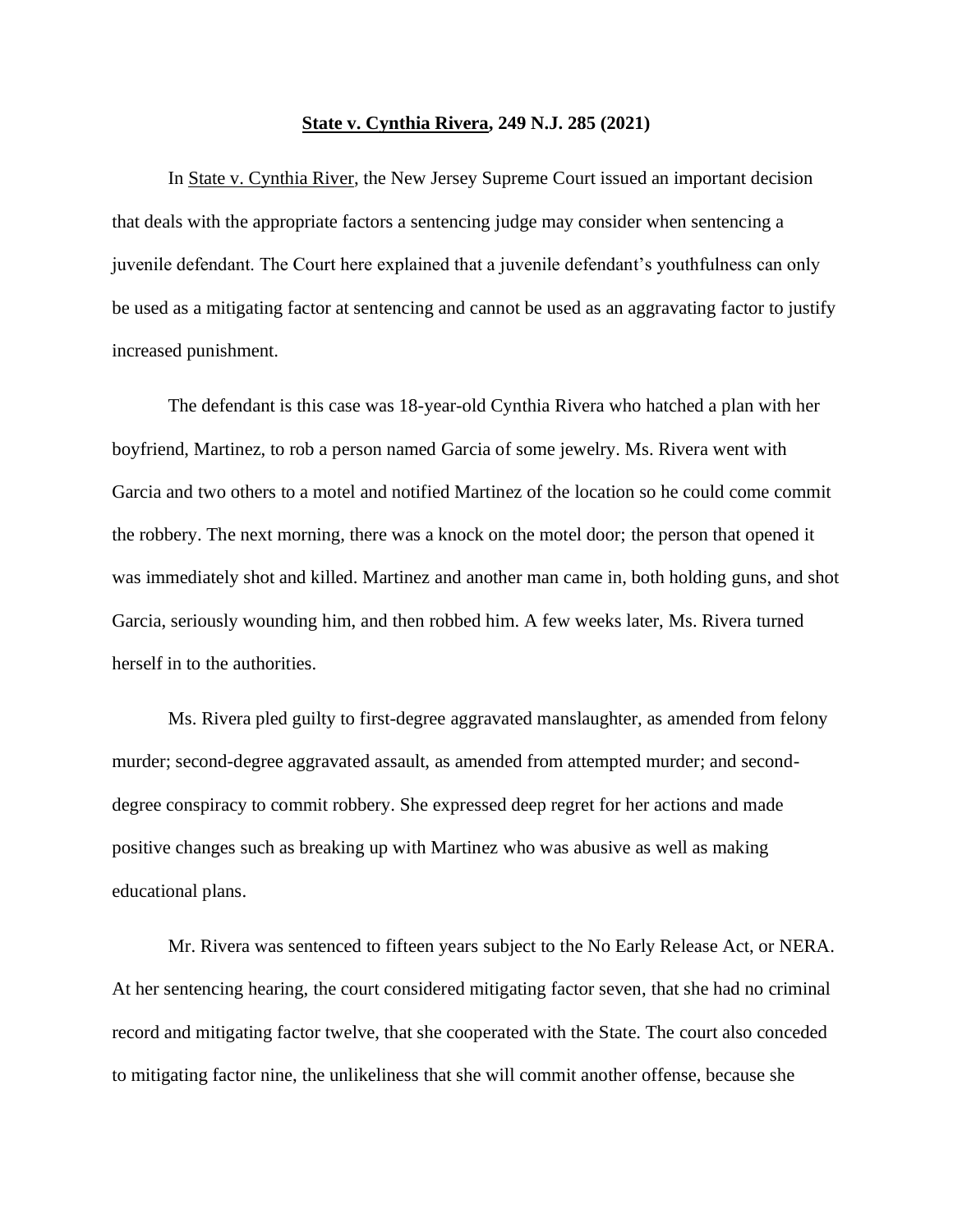showed remorse. Additionally, the court applied aggravating factor nine, the need for deterrence and aggravating factor three, the risk of committing another offense.

The sentencing judge gave great weight to aggravating factor three, or her risk of committing another offense, because the crime was planned out and calculated. The judge gave minimal weight to mitigating factor seven, which accounts for her lack of any prior criminal history explaining that had she not been caught, there is a large chance she would commit more crimes on account of her youthfulness. The court also used this explanation to aggravate factor three, claiming it was proof she would likely commit another offense. Ms. Rivera appealed her sentencing and the Appellate Division affirmed.

The issue in this case was whether a court can use a defendant's youth to assign great weight to an aggravating factor, here the risk of committing another offense while using youth to assign minimal weight to a mitigating factor, here lack of a criminal record. The Supreme Court held that a person's youth may be considered only as a mitigating factor in sentencing and cannot support an aggravating factor.

To understand this decision, it is necessary to understand the sentencing process. The New Jersey Sentencing Code features a list of both aggravating and mitigating factors that a sentencing judge may consider. Aggravating factors are those that counsel toward imposing a sentence that is higher than the average term while mitigating factors are those that favor imposing a lesser than average term. Frequently, courts will look at a defendant's criminal record when considering aggravating factor three, or the risk of committing another offense. The court must consider a defendant as she stands before the court on the day of the sentencing. The sentencing court here made an improper inference that the lack of a criminal history was because